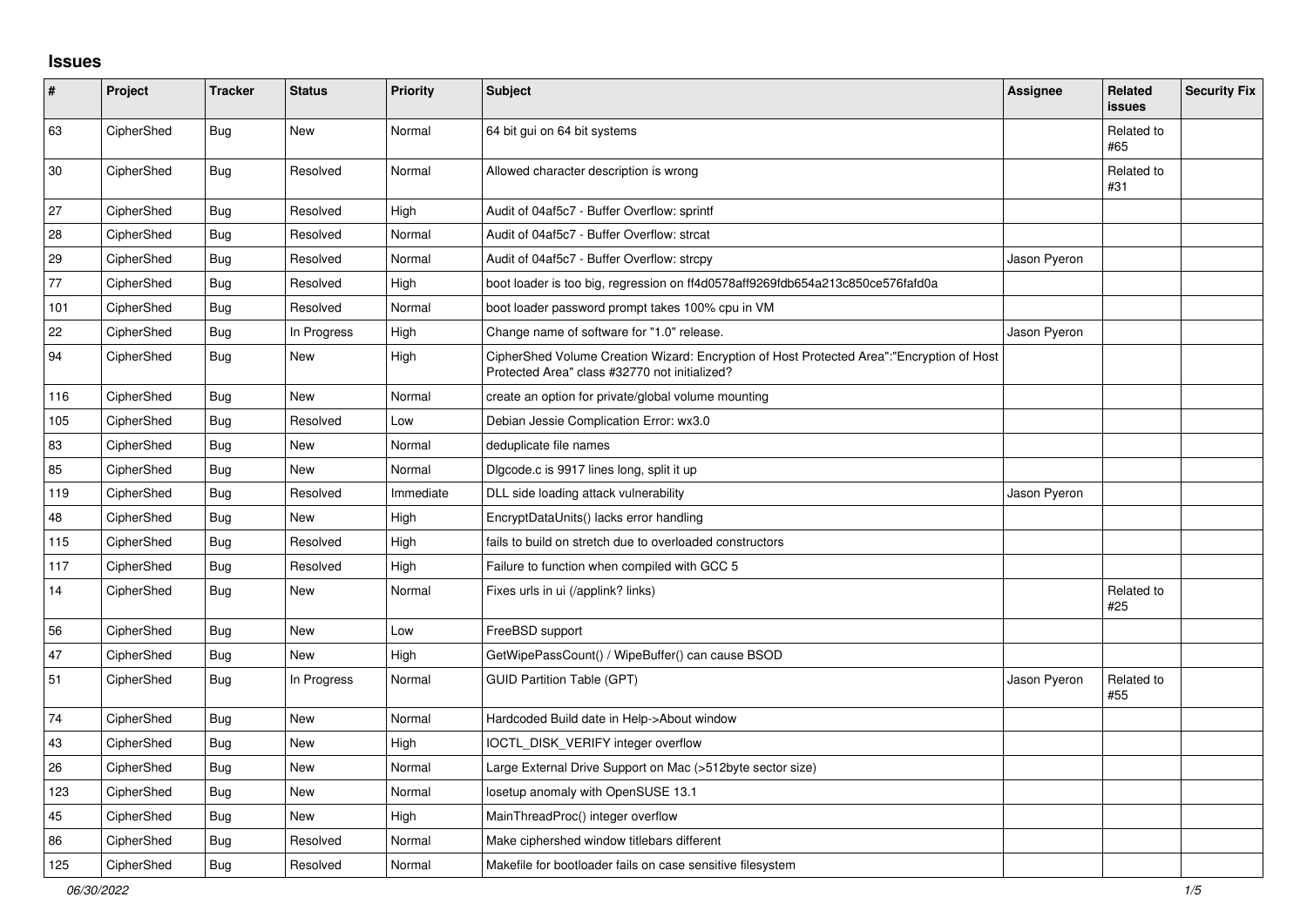| #   | Project    | <b>Tracker</b> | <b>Status</b> | Priority  | <b>Subject</b>                                                                                              | <b>Assignee</b> | Related<br><b>issues</b> | <b>Security Fix</b> |
|-----|------------|----------------|---------------|-----------|-------------------------------------------------------------------------------------------------------------|-----------------|--------------------------|---------------------|
| 76  | CipherShed | <b>Bug</b>     | New           | Normal    | MakeSelfExtractingPackage used in CI cannot have dialog boxes                                               |                 |                          |                     |
| 21  | CipherShed | Bug            | New           | High      | Method of mounting may be exploited                                                                         |                 |                          |                     |
| 46  | CipherShed | Bug            | New           | High      | MountVolume() device check bypass                                                                           |                 |                          |                     |
| 40  | CipherShed | <b>Bug</b>     | <b>New</b>    | High      | Multiple issues in the bootloader decompressor                                                              |                 |                          |                     |
| 37  | CipherShed | Bug            | New           | High      | Open Crypto Audit Project issues                                                                            |                 |                          |                     |
| 107 | CipherShed | <b>Bug</b>     | New           | Immediate | Open Crypto Audit Project TrueCrypt CS-TC-1 - CryptAcquireContext may silently fail in<br>unusual scenarios |                 |                          |                     |
| 108 | CipherShed | <b>Bug</b>     | New           | Urgent    | Open Crypto Audit Project TrueCrypt CS-TC-2 - AES implementation susceptible to<br>cache-timing attacks     |                 |                          |                     |
| 109 | CipherShed | <b>Bug</b>     | New           | High      | Open Crypto Audit Project TrueCrypt CS-TC-3 - Keyfile mixing is not cryptographically sound                 |                 |                          |                     |
| 110 | CipherShed | Bug            | New           | High      | Open Crypto Audit Project TrueCrypt CS-TC-4 - Unauthenticated ciphertext in volume<br>headers               |                 |                          |                     |
| 59  | CipherShed | Bug            | New           | Low       | optimized rescue disk                                                                                       |                 | Related to<br>#52        |                     |
| 71  | CipherShed | <b>Bug</b>     | New           | High      | passwords using non-ascii                                                                                   |                 |                          |                     |
| 95  | CipherShed | <b>Bug</b>     | New           | Normal    | Platform/SystemException.h and Common/Exception.h define the same class/struct                              |                 |                          |                     |
| 127 | CipherShed | <b>Bug</b>     | Resolved      | Normal    | remove #if 0 code                                                                                           | Jason Pyeron    |                          |                     |
| 113 | CipherShed | <b>Bug</b>     | Resolved      | Normal    | remove the donate screen from the installer                                                                 |                 |                          |                     |
| 39  | CipherShed | Bug            | New           | High      | Sensitive information might be paged out from kernel stacks                                                 |                 |                          |                     |
| 88  | CipherShed | <b>Bug</b>     | <b>New</b>    | Normal    | smart card support for containers                                                                           |                 |                          |                     |
| 42  | CipherShed | <b>Bug</b>     | New           | High      | TC_IOCTL_GET_SYSTEM_DRIVE_DUMP_CONFIG kernel pointer disclosure                                             |                 |                          |                     |
| 44  | CipherShed | <b>Bug</b>     | <b>New</b>    | High      | TC_IOCTL_OPEN_TEST multiple issues                                                                          |                 |                          |                     |
| 80  | CipherShed | Bug            | New           | Low       | TEST CASE: ubuntu 14 GUI install                                                                            |                 |                          |                     |
| 72  | CipherShed | Bug            | New           | Normal    | The installation fails, but a message (from windows?) says it succeeds and asks if you want<br>to reboot    |                 |                          |                     |
| 31  | CipherShed | Bug            | New           | Normal    | there is duplicate code for password character checking                                                     | Jason Pyeron    | Related to<br>#30        |                     |
| 73  | CipherShed | <b>Bug</b>     | New           | Normal    | Truecrypt icon showing in taskbar                                                                           |                 |                          |                     |
| 111 | CipherShed | <b>Bug</b>     | New           | Normal    | ui does not show free drives below c: e.g. A: or B:                                                         | Niklas Lemcke   |                          |                     |
| 55  | CipherShed | <b>Bug</b>     | In Progress   | Normal    | Unified Extensible Firmware Interface (UEFI)                                                                | Jason Pyeron    | Related to<br>#51        |                     |
| 112 | CipherShed | <b>Bug</b>     | Resolved      | Normal    | uninstall on windows does not list version info                                                             |                 |                          |                     |
| 78  | CipherShed | <b>Bug</b>     | New           | Normal    | update the ciphershed.org website, automatically                                                            |                 |                          |                     |
| 118 | CipherShed | <b>Bug</b>     | New           | Normal    | upgrading truecrpyt fails if truecrypt is pinned to the taskbar                                             |                 |                          |                     |
| 49  | CipherShed | <b>Bug</b>     | Resolved      | High      | use a unit testing framework                                                                                |                 | Blocks #38               |                     |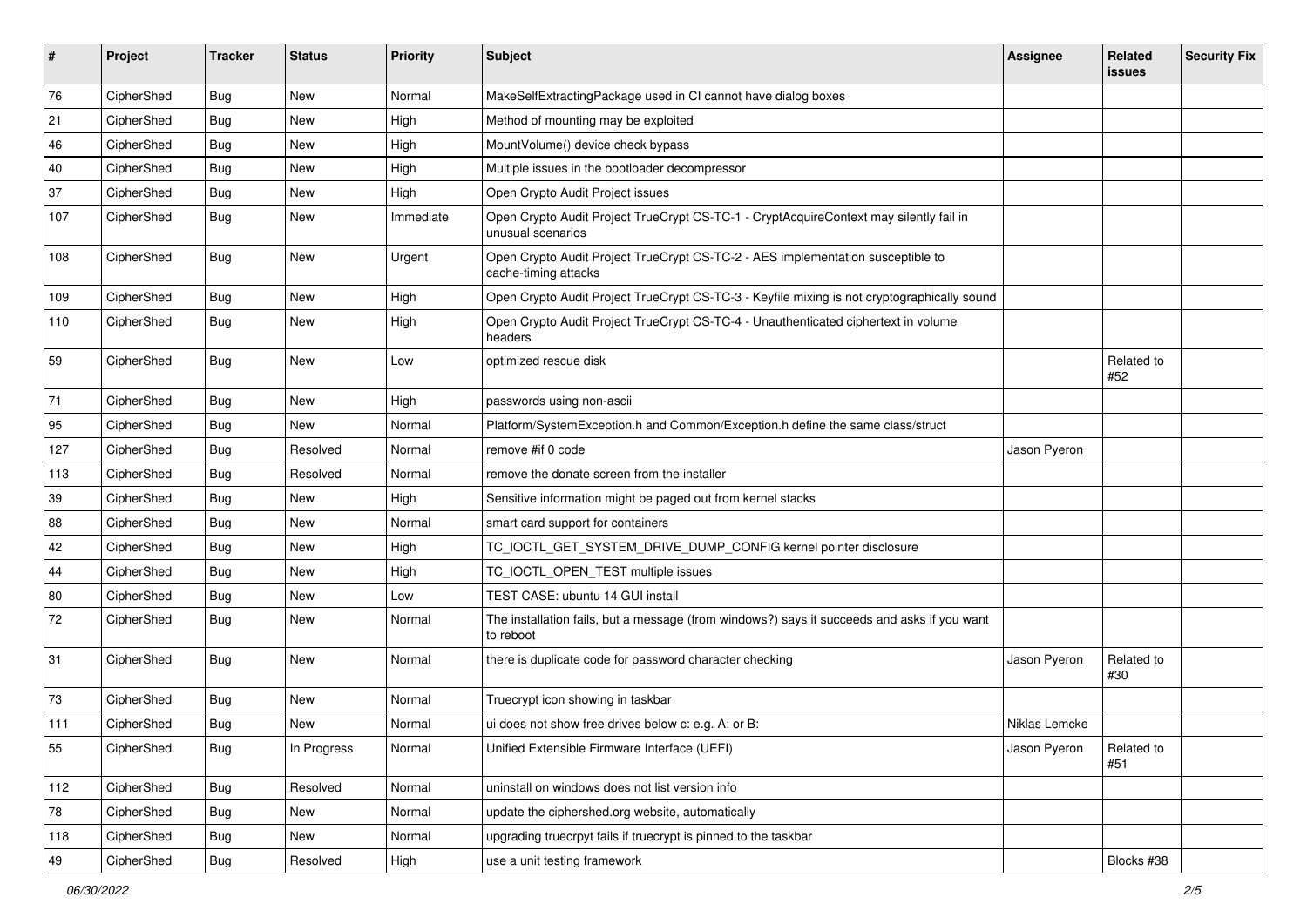| $\sharp$ | Project    | <b>Tracker</b> | <b>Status</b> | <b>Priority</b> | <b>Subject</b>                                                                | <b>Assignee</b> | Related<br><b>issues</b> | <b>Security Fix</b> |
|----------|------------|----------------|---------------|-----------------|-------------------------------------------------------------------------------|-----------------|--------------------------|---------------------|
| 126      | CipherShed | <b>Bug</b>     | Resolved      | Normal          | VS launcher breaks if using multiple VS and the default is not the one for CS |                 |                          |                     |
| 84       | CipherShed | <b>Bug</b>     | New           | Normal          | wcsncpy is subject to buffer overflow                                         |                 |                          |                     |
| 38       | CipherShed | <b>Bug</b>     | New           | High            | Weak Volume Header key derivation algorithm                                   |                 | Blocked by<br>#49        |                     |
| 23       | CipherShed | Bug            | <b>New</b>    | Normal          | Windows 8 / 8.1 Fast Startup                                                  | Rocki H         |                          |                     |
| 41       | CipherShed | <b>Bug</b>     | <b>New</b>    | High            | Windows kernel driver uses memset() to clear sensitive data                   |                 |                          |                     |
| 104      | CipherShed | <b>Bug</b>     | Resolved      | Low             | wxgtk 2.9, CommandLineInterface, ambiguous overloaded function calls          |                 |                          |                     |
| 82       | CipherShed | Feature        | New           | Normal          | add sparse file detection to non-windows versions                             |                 |                          |                     |
| 62       | CipherShed | Feature        | New           | Normal          | Administrative Configuration for Enterprise IT                                |                 |                          |                     |
| 92       | CipherShed | Feature        | New           | Normal          | allow change of cipher/key on encrypted container without decrypting          |                 |                          |                     |
| 11       | CipherShed | Feature        | New           | Low             | Cipher set enablement                                                         |                 |                          |                     |
| 90       | CipherShed | Feature        | <b>New</b>    | Normal          | cipher setting preference file                                                |                 |                          |                     |
| 75       | CipherShed | Feature        | New           | Low             | code coverage - ConvertUTF.c                                                  |                 |                          |                     |
| 81       | CipherShed | Feature        | New           | Normal          | Decrypt System drive via commandline                                          |                 |                          |                     |
| 79       | CipherShed | Feature        | New           | Low             | document a list of file systems compatible with Hidden Volume usage           |                 |                          |                     |
| 60       | CipherShed | Feature        | New           | Normal          | Enhanced UX - shell extension for container management                        |                 | Related to<br>#34        |                     |
| 96       | CipherShed | Feature        | <b>New</b>    | Normal          | installer to incorporate a post-installation quick-start wizard               |                 |                          |                     |
| 69       | CipherShed | Feature        | New           | Low             | integration test: mounting and sharing volumes                                |                 |                          |                     |
| 124      | CipherShed | Feature        | New           | Normal          | investigate switch to FUDforum from phpBB                                     |                 |                          |                     |
| 50       | CipherShed | Feature        | New           | Normal          | Linux FDE                                                                     |                 | Related to<br>#5         |                     |
| 61       | CipherShed | Feature        | <b>New</b>    | Normal          | optionally support TPM                                                        |                 |                          |                     |
| 53       | CipherShed | Feature        | New           | Low             | Portable / non-admin volume browser                                           |                 |                          |                     |
| 67       | CipherShed | Feature        | <b>New</b>    | Normal          | print a backup                                                                |                 |                          |                     |
| 66       | CipherShed | Feature        | New           | Normal          | provide robust API for usermode interaction with kernel driver                |                 |                          |                     |
| 65       | CipherShed | Feature        | New           | Normal          | pure 64 bit version for windows                                               |                 | Related to<br>#63        |                     |
| 52       | CipherShed | Feature        | New           | Low             | recovery utility & tools                                                      |                 | Related to<br>#59        |                     |
| 54       | CipherShed | Feature        | New           | Low             | Self Destruct Password                                                        |                 |                          |                     |
| 57       | CipherShed | Feature        | New           | Normal          | Skein support                                                                 |                 |                          |                     |
| 97       | CipherShed | Feature        | New           | Normal          | Suggestion 1 - Do not use unknown terminology                                 | Niklas Lemcke   |                          |                     |
| 98       | CipherShed | Feature        | New           | Normal          | Suggestion 2 - Do not misuse native UI controls                               | Niklas Lemcke   |                          |                     |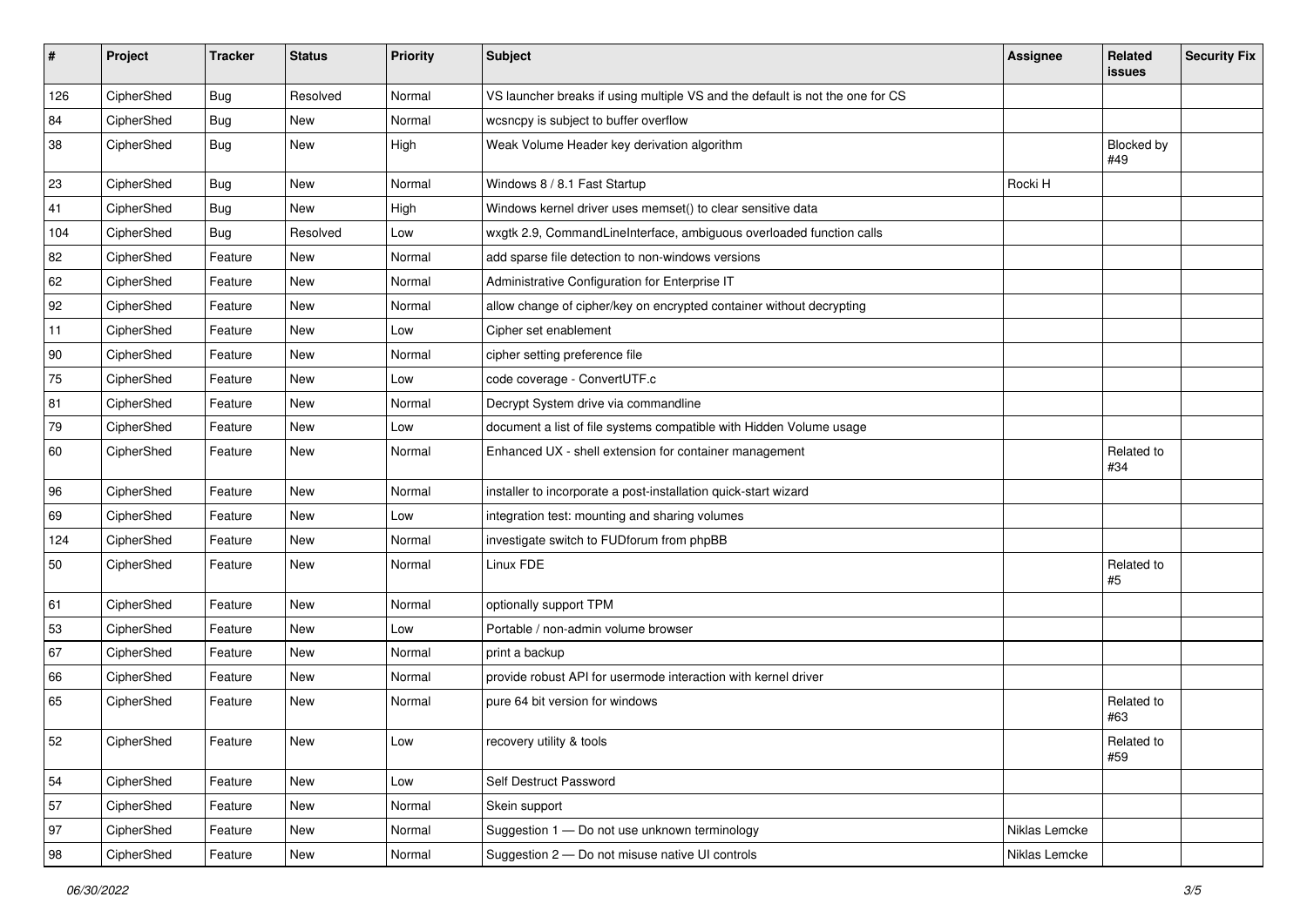| $\sharp$ | Project    | <b>Tracker</b> | <b>Status</b> | <b>Priority</b> | <b>Subject</b>                                                                                | <b>Assignee</b>             | Related<br><b>issues</b> | <b>Security Fix</b> |
|----------|------------|----------------|---------------|-----------------|-----------------------------------------------------------------------------------------------|-----------------------------|--------------------------|---------------------|
| 99       | CipherShed | Feature        | <b>New</b>    | Normal          | Suggestion 3-Separate required and optional input parameters                                  |                             |                          |                     |
| 100      | CipherShed | Feature        | <b>New</b>    | Normal          | Suggestion 4-Display the consequences of an action immediately (Immediacy of<br>consequences) |                             |                          |                     |
| 121      | CipherShed | Feature        | <b>New</b>    | Normal          | Support "not" burning CD on encrypting disk operation                                         |                             | Related to<br>#68        |                     |
| 93       | CipherShed | Feature        | <b>New</b>    | Normal          | support "quick" encrypt for new media (especially flash/SSD)                                  |                             |                          |                     |
| 102      | CipherShed | Feature        | New           | Normal          | support for serial console in bootloader                                                      |                             |                          |                     |
| 122      | CipherShed | Feature        | New           | Normal          | support key escrow                                                                            |                             | Related to<br>#68        |                     |
| 36       | CipherShed | Feature        | <b>New</b>    | Normal          | support multiple actors to open an encrypted volume                                           |                             |                          |                     |
| 87       | CipherShed | Feature        | New           | Low             | support multiple hidden volumes                                                               |                             |                          |                     |
| 89       | CipherShed | Feature        | <b>New</b>    | Normal          | Support the Common Criteria Collaborative Protection Profile for Full Disk Encryption         |                             |                          |                     |
| 58       | CipherShed | Feature        | <b>New</b>    | Low             | Tablet / Touch screen / non-keyboard boot support                                             |                             |                          |                     |
| 70       | CipherShed | Feature        | New           | Normal          | track git info in build                                                                       |                             |                          |                     |
| 32       | CipherShed | Feature        | New           | Normal          | truecrypt.ch ideas thread                                                                     |                             |                          |                     |
| $10\,$   | CipherShed | Feature        | New           | Low             | Two-factor Pre-boot-authentication with USB stick and Password                                |                             |                          |                     |
| 35       | CipherShed | Feature        | Resolved      | High            | use Doxygen                                                                                   |                             |                          |                     |
| 91       | CipherShed | Feature        | New           | Normal          | use linked libraries in kernel driver to isolate logical units and later support plugins      |                             |                          |                     |
| 33       | CipherShed | Feature        | <b>New</b>    | Normal          | windows comamnd line volume creation                                                          |                             |                          |                     |
| 34       | CipherShed | Feature        | New           | Normal          | windows mount point support                                                                   |                             | Related to<br>#60        |                     |
| 24       | CipherShed | Task           | New           | Normal          | Add Windows 8 / Server 2012                                                                   | Rocki H                     |                          |                     |
| 25       | CipherShed | Task           | New           | Normal          | Broken applinks                                                                               |                             | Related to<br>#14        |                     |
| 103      | CipherShed | Task           | <b>New</b>    | Low             | <b>Const Correctness</b>                                                                      |                             |                          |                     |
| 9        | CipherShed | Task           | <b>New</b>    | Normal          | Create check-list of features to be tested                                                    | Pier-Luc Caron<br>St-Pierre |                          |                     |
| 17       | CipherShed | Task           | <b>New</b>    | Normal          | Create debian packaging                                                                       |                             |                          |                     |
| 20       | CipherShed | Task           | New           | Normal          | Create dmg for os x                                                                           |                             |                          |                     |
| 15       | CipherShed | Task           | New           | Normal          | Create Gnu Info page                                                                          | Eugene Wang                 | Related to<br>#12        |                     |
| 16       | CipherShed | Task           | New           | High            | Create list of all installed files / registry keys (Windows).                                 | Rocki H                     | Related to<br>#2         |                     |
| 19       | CipherShed | Task           | New           | Normal          | Create pkgbuild for arch                                                                      |                             |                          |                     |
| $18\,$   | CipherShed | Task           | New           | Normal          | Create rpm packaging                                                                          |                             |                          |                     |